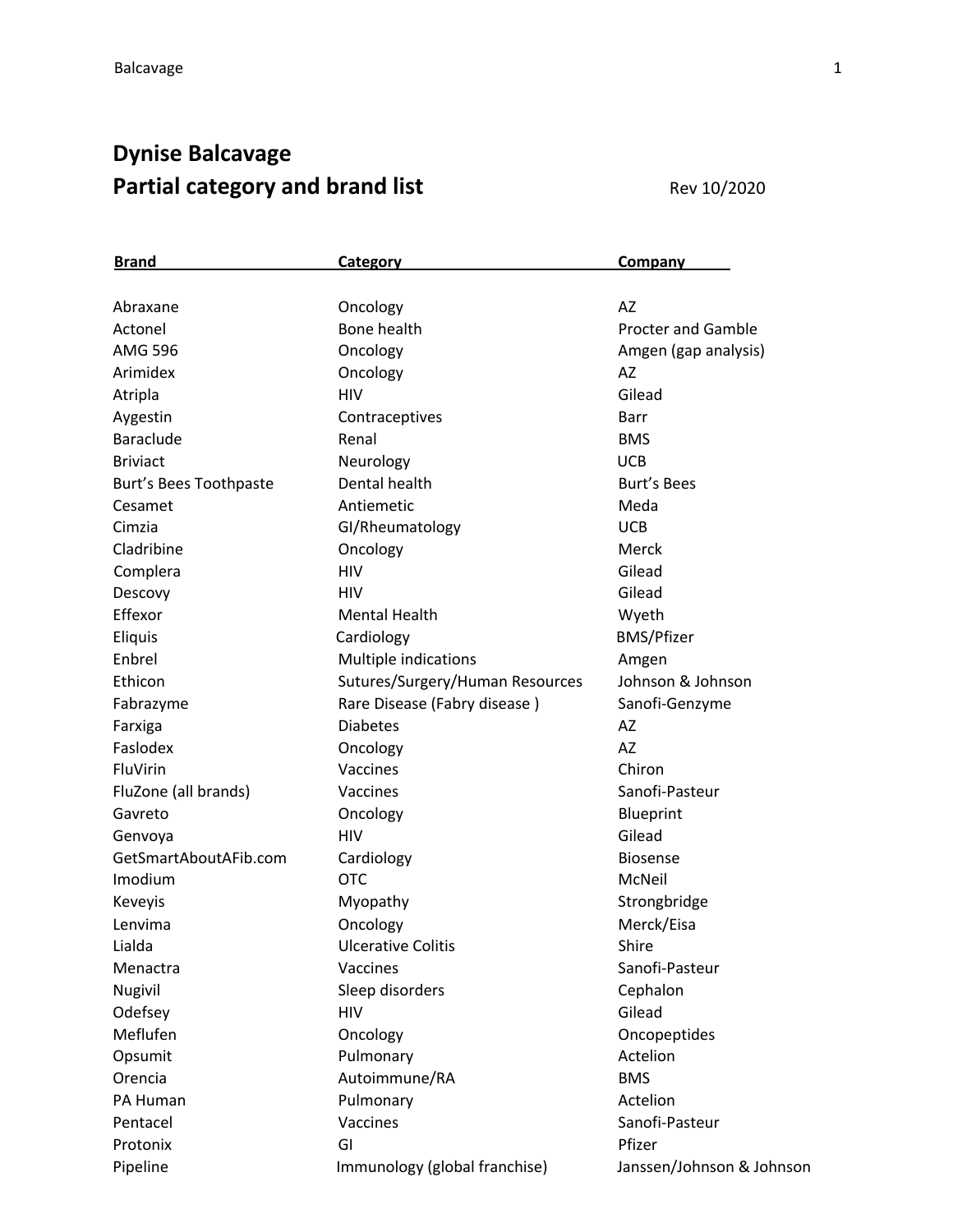## Balcavage 2

| Pipeline             | Neuroscience (global franchise)    | Janssen/Johnson & Johnson |
|----------------------|------------------------------------|---------------------------|
| Quadracel            | Vaccines                           | Sanofi-Pasteur            |
| Rabavert             | Vaccines                           | <b>GSK</b>                |
| Repatha              | Cardiovascular                     | Amgen                     |
| Rhopressa            | Ophthalmology                      | Aerie                     |
| Rivipansel           | Rare Disease (Sickle cell disease) | Pfizer                    |
| Rocklatan            | Ophthalmology                      | Aerie                     |
| Sensipar             | Nephrology                         | Amgen                     |
| Sklice               | <b>Pediculosis and Pthiriasis</b>  | Sanofi-Pasteur            |
| Stribild             | <b>HIV</b>                         | Gilead                    |
| Symbicort            | Pulmonary                          | AZ                        |
| Tivdak               | Oncology                           | Seattle Genetics/Genmab   |
| Traceleer            | <b>Pulmonary Hypertension</b>      | Actelion                  |
| Truvada              | <b>HIV</b>                         | Gilead                    |
| Tylenol (all brands) | Analgesia                          | McNeil                    |
| Xeomin               | Sialorrhea                         | Merz                      |
| Xiidra               | Ophthalmology                      | Shire                     |
| Vyvanse              | ADD, ADHD, BED                     | Shire                     |

## **Devices/Diagnostics/Supplements**

| Abthera                         | <b>Wound Care</b>            | Acelity                      |
|---------------------------------|------------------------------|------------------------------|
| ACTIVac                         | <b>Wound Care</b>            | Acelity                      |
| Alinity                         | Software                     | Abbott                       |
| Artia                           | <b>Reconstructive Matrix</b> | LifeCell                     |
| <b>Biograph Vision</b>          | PET/CT                       | <b>Siemens</b>               |
| <b>BreathTek</b>                | <b>Diagnostic Testing</b>    | Meretek                      |
| <b>Cinematic VRT</b>            | Imaging                      | <b>Siemens</b>               |
| Cobra PxF NC stent              | <b>Cardiac Stents</b>        | CelaNova                     |
| Convotec                        | Wound care (ostomy)          | Convotec                     |
| Covidien                        | Surgical (MI, Bariatric)     | Medtronic                    |
| Eversense                       | <b>Glucose Monitoring</b>    | Senseonics                   |
| Gore sales materials            | <b>Wound Care</b>            | Gore                         |
| Infosana                        | <b>Wound Care</b>            | Infosana                     |
| <b>J&amp;J</b> franchise        | Wound care                   | Johnson and Johnson          |
| Magnetom                        | Imaging                      | Siemens                      |
| PatientSafe                     | Software                     | <b>PatientSafe Solutions</b> |
| <b>SNAP Therapy</b>             | <b>Wound Care</b>            | Acelity                      |
| <b>Smart Instill Technology</b> | <b>Wound Care</b>            | Acelity                      |
| Strattice                       | Surgical                     | LifeCell                     |
| Symbia Intevo BOLD              | Imaging                      | <b>Siemens</b>               |
| Syngo.via                       | Software                     | <b>Siemens</b>               |
| VAC RX4                         | <b>Wound Care</b>            | Acelity                      |
| Vimpat                          | Neurology                    | <b>UCB</b>                   |
| Vitalux                         | Supplements                  | Alcon                        |